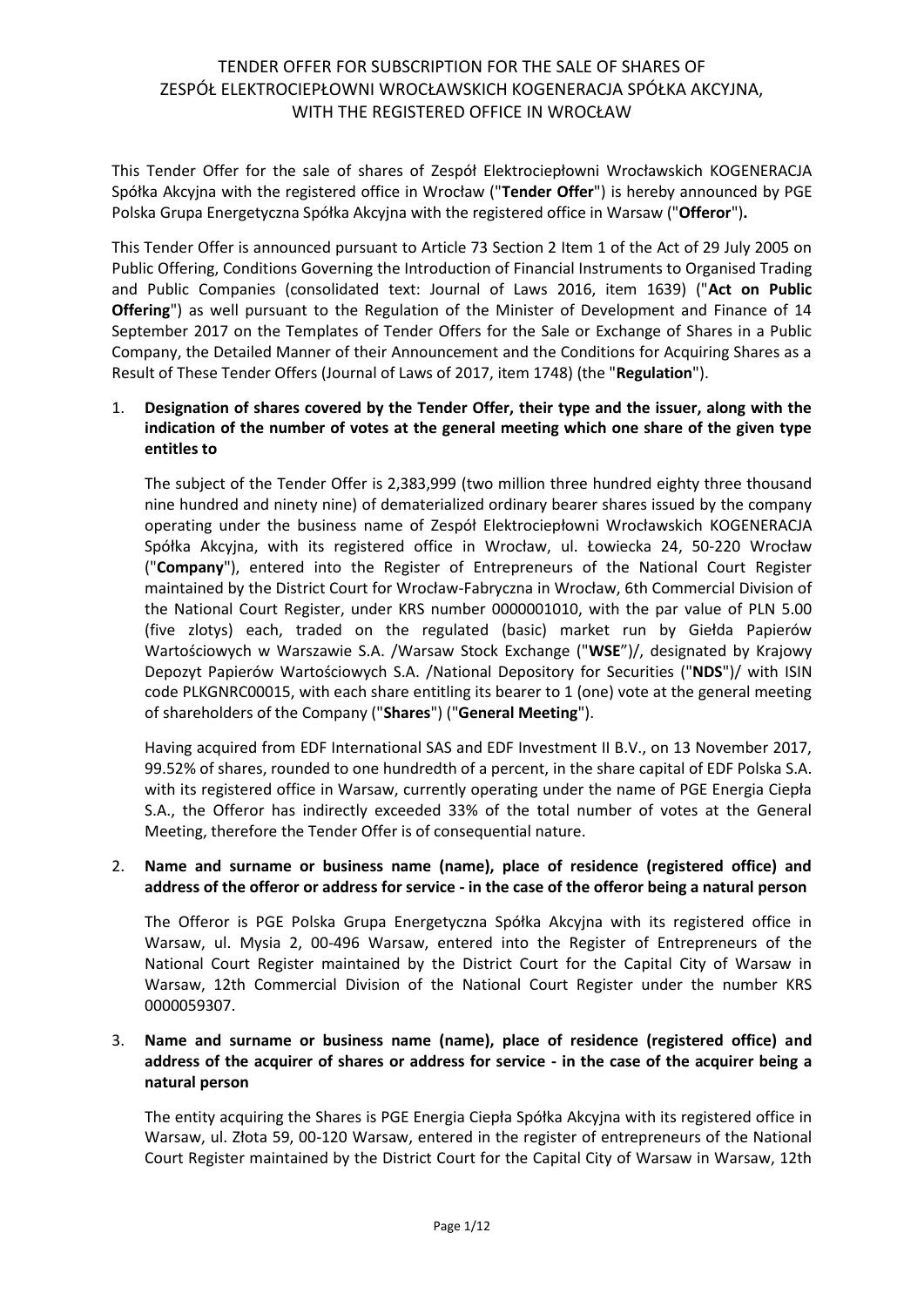Commercial Department of the National Court Register under KRS number 0000013479 ("**Acquirer**").

4. **Business name, registered office, address and telephone, fax and e-mail address of the intermediary**

| <b>Business</b><br>name: | Powszechna Kasa Oszczędności Bank Polski Spółka Akcyjna Branch - Brokerage<br>House Dom Maklerski PKO Banku Polskiego w Warszawie "DM PKO BP" |
|--------------------------|-----------------------------------------------------------------------------------------------------------------------------------------------|
| Registered<br>office     | Warsaw                                                                                                                                        |
| Address:                 | ul. Puławska 15, 02-515 Warsaw                                                                                                                |
| Phone:                   | +48 22 521 80 10, and +48 22 521 80 12                                                                                                        |
| Fax:                     | +48 22 521 79 46                                                                                                                              |
| Email address:           | dm@pkobp.pl                                                                                                                                   |

## 5. **Percentage of votes from the shares covered by the tender offer and the corresponding number of shares that the entity acquiring the shares intends to achieve as a result of the tender offer, with the indication of dematerialized shares and the number of votes from these shares**

As a result of the Tender Offer, the Acquirer intends to obtain, in total, rounded to one hundredth of a percent, 16.00% of the total number of votes at the General Meeting, by acquiring a total of 2,383,999 (two million three hundred eighty three thousand nine hundred ninety nine) shares entitling to exercise 2,383,999 (two million three hundred eighty three thousand nine hundred and ninety nine) votes and constituting, rounded to one hundredth of a percent, 16.00% of the share capital of the Company.

All the Shares which the Offeror intends to acquire as a result of the Tender Offeror are dematerialized shares.

## 6. **The total percentage of shares and the corresponding target number of shares that the entity acquiring the shares intends to reach after the Tender Offer**

Following the Tender Offer, the Acquirer of the Shares intends to directly reach the target of 33.74% of the total number of votes at the General Meeting, which corresponds to 5,026,868 (five million twenty six thousand eight hundred and sixty eight) shares of the Company. Following the Tender Offer, the Acquirer, together with its subsidiary Investment III B.V., intends to reach the target of 66% of the total number of votes at the General Meeting, which corresponds to 9,834,000 (nine million eight hundred and thirty-four thousand) shares of the Company.

### 7. **Determination of the proportions in which shares will be acquired by each entity - if under the Tender Offer, shares are intended to be acquired by more than one entity**

Not applicable. The Acquirer will be the only entity acquiring the Shares under the Tender Offer.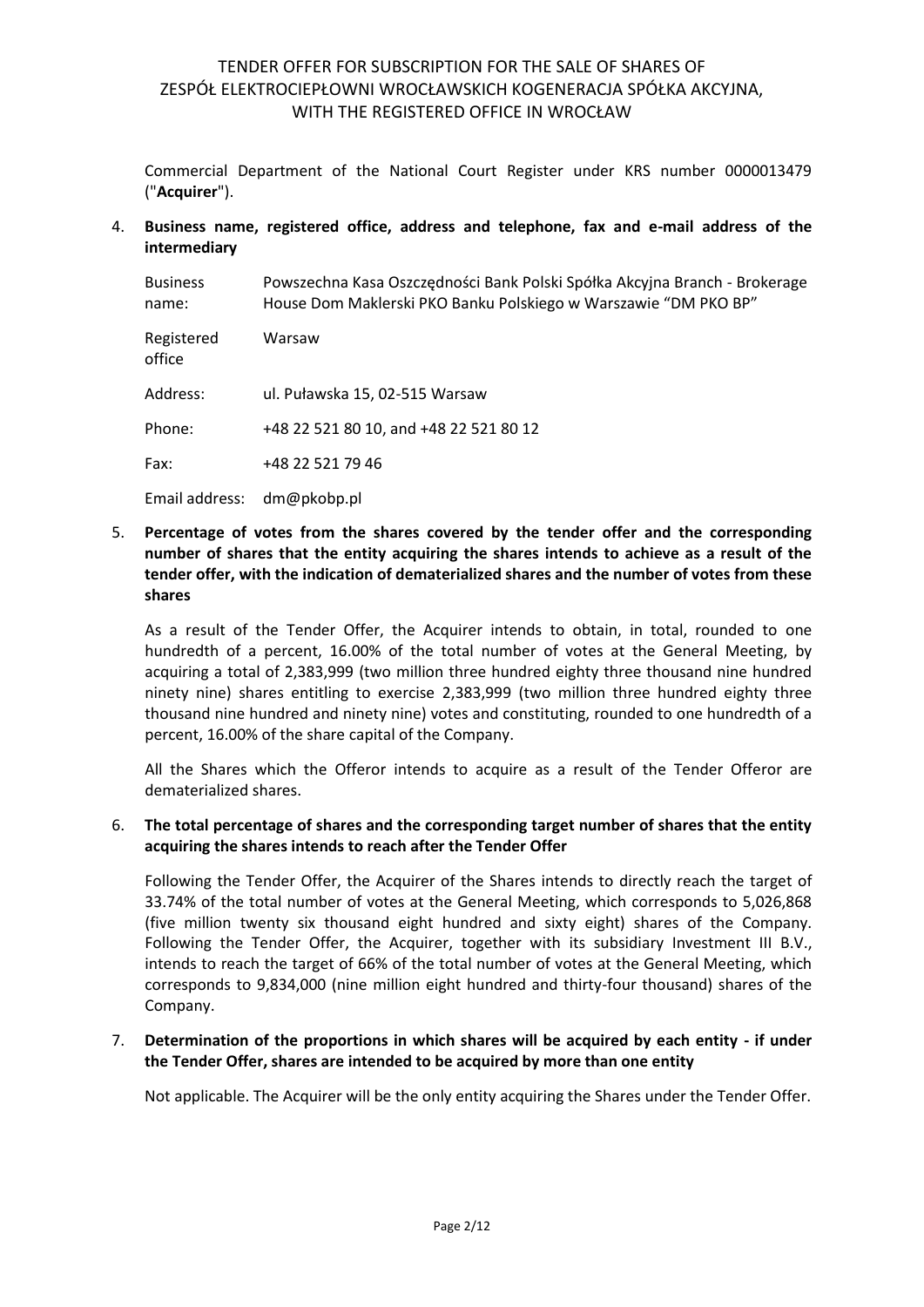## 8. **The price at which the shares subject to the Tender Offer will be acquired, determined separately for each type of shares with identical voting rights - if the shares subject to the Tender Offer differ in terms of the number of votes at the general meeting which the share of the given type entitles to**

The shares subject to the Tender Offer will be acquired at the price of PLN 81.80 (say: eighty one 80/100 zloty) for each Share ("**Share Price**").

9. **The price which, pursuant to Article 79 of the Act, the price specified in item 8 may not be lower than, determined separately for each type of shares with identical voting rights - if the shares subject to the Tender Offer differ in terms of the number of votes at the general meeting which the share of the given type entitles to, with an indication of the grounds for determining this price**

The price specified in Item 8 of the Tender Offer complies with the conditions provided for in Article 79 of the Act on the Offering.

In particular, the Share Price indicated in Item 8 of the Tender Offer is not lower than the average market price, i.e. the price being the arithmetic mean of the daily average volumeweighted prices from the period of 6 (six) months preceding the date of announcing the Tender Offer, during which the Company's shares were traded on the regulated market of WSE, which amounts to PLN 81.80 (say: eighty one 80/100 zloty).

In the period of 12 months prior to the announcement of the Tender Offer, neither the Offeror nor any of its subsidiary or parent company acquired shares of the Company, however, it should be noted that entities that became (direct or indirect) subsidiaries of the Offeror as a result of the acquisition from EDF International SAS and EDF Investment II BV of 99.52% shares, rounded to one hundredth of a percent, in the share capital of EDF Polska S.A. with its registered office in Warsaw, currently operating under the name of PGE Energia Ciepła S.A., performed transactions involving (direct or indirect) acquisition of the Company's shares prior to the date of acquisition. These entities performed transactions involving (direct or indirect) acquisition of the Company's shares at the time when they were not (direct or indirect) subsidiaries of the Offeror.

The Offeror declares that it is not, nor was in the 12 months preceding the announcement of the Tender Offer, a party to the agreement referred to in Article 87 Section 1 Item 5 of the Act on the Offering.

10. **Duration of the tender offer, including the deadline for accepting subscriptions for shares subject to the tender offer, with an indication of whether and under what conditions the subscription deadline will be shortened or extended**

| The announcement day of the Tender Offer:                                                          | February 1, 2018 |
|----------------------------------------------------------------------------------------------------|------------------|
| The starting date for accepting subscriptions for Shares in the Tender February 21, 2018<br>Offer: |                  |
| The closing date for accepting subscriptions for Shares in the Tender March 6, 2018<br>Offer:      |                  |
|                                                                                                    |                  |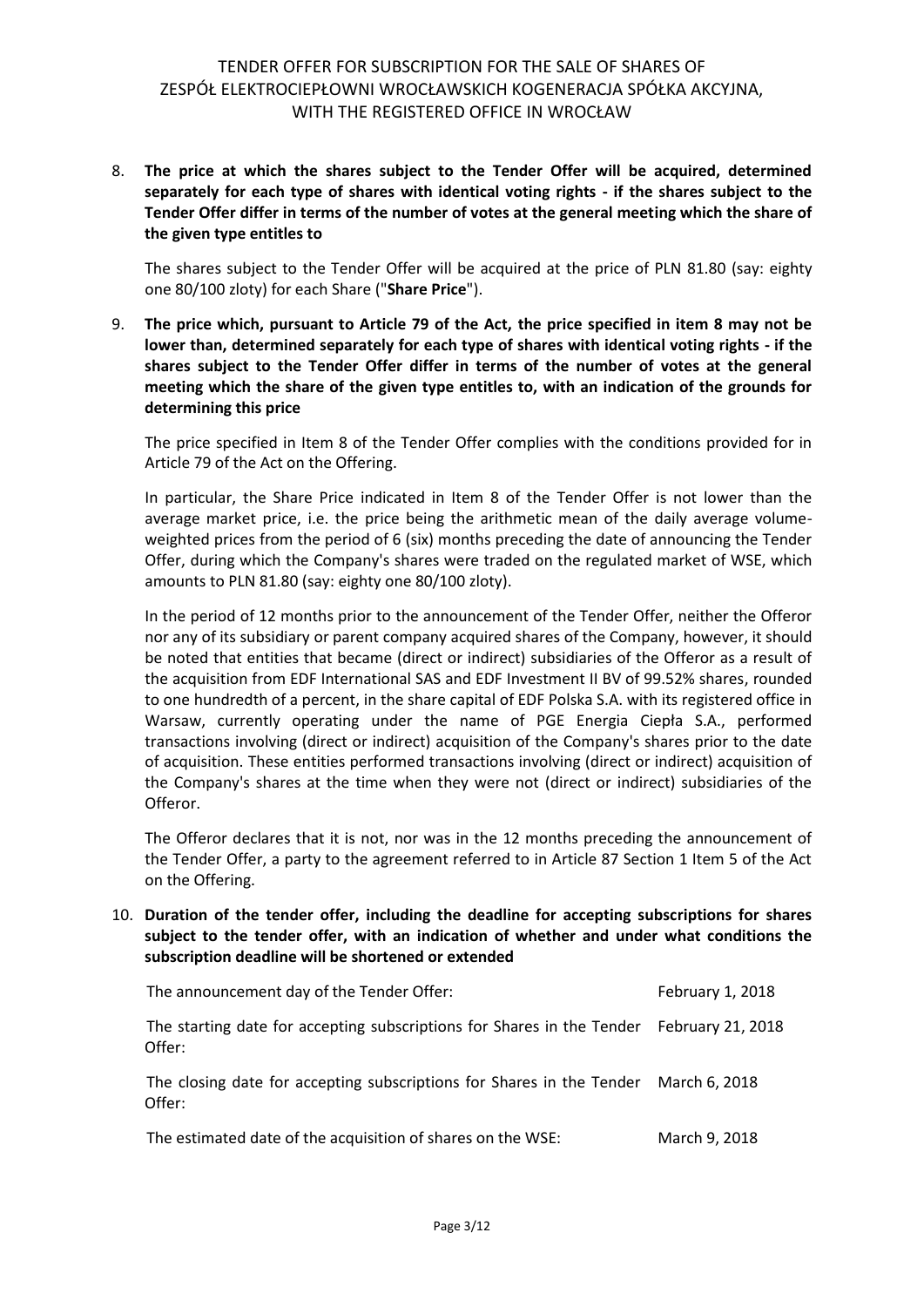The estimated date of settlement of the transaction of acquisition of March 14, 2018 Shares by NDS:

Subscriptions for the sale of Shares in the Tender Offer will be accepted only on working days (deemed to be days of the week from Monday to Friday, excluding public holidays in Poland), during the business hours of the branches indicated in Item 18.

The deadline for accepting subscriptions for the sale of Shares in the Tender Offer may be extended by the Offeror on the terms specified in the Regulation.

The Offeror shall announce publicly the extension of the deadline for the subscription for Shares, in accordance with § 5 Section 5 Item 1 (a) in conjunction with § 3 Section 2 and 4 of the Regulation, no later than 14 days prior to the date of expiry of the initial deadline for the subscription for Shares.

The deadline for accepting subscriptions for the sale of Shares in the Tender Offer will not be shortened.

### 11. **Indication of the parent entity of the Offeror**

The State Treasury is the parent entity of the Offeror in the meaning of Article 4 Item 14 of the Act.

#### 12. **Indication of the parent entity of the entity acquiring the shares**

The Offeror is the parent entity of the Acquirer in the meaning of Article 4 Item 14 of the Act.

## 13. **Percentage of votes from shares and the corresponding number of shares which the Offeror holds with the parent company, subsidiaries or entities that are parties to the agreement referred to in Article 87 Section 1 Item 5 of the Act**

Percentage of votes arising from the Company's shares which, on the day of the announcement of the Tender Offer, is held by the Offeror together with the parent company and its subsidiaries, is, rounded to one hundredth of a percent, 50.00% in the total number of votes at the General Meeting, representing, rounded to one hundredth of a percent, 50.00% in the share capital of the Company, which is equivalent to 7,450,001 (seven million four hundred and fifty thousand one) shares of the Company.

The Offeror is not a party to the agreement referred to in Article 87 Section 1 Item 5 of the Act on the Offering.

## 14. **The total percentage of votes arising from shares and the corresponding number of shares that the offeror intends to reach with the parent company and its subsidiaries after the tender offer**

The Offeror together with the parent company and its subsidiaries intends to reach, having conducted the Tender Offer, 66% of the total number of votes at the General Meeting, corresponding to a total of 9,834,000 (nine million eight hundred thirty four thousand) shares of the Company, which will entitle it to 9,834,000 (nine million eight hundred thirty four thousand) votes at the General Meeting.

## 15. **Percentage of votes from shares and the corresponding number of shares which the Acquirer of the shares holds with the parent company, subsidiaries or entities that are parties to the agreement referred to in Article 87 Section 1 Item 5 of the Act**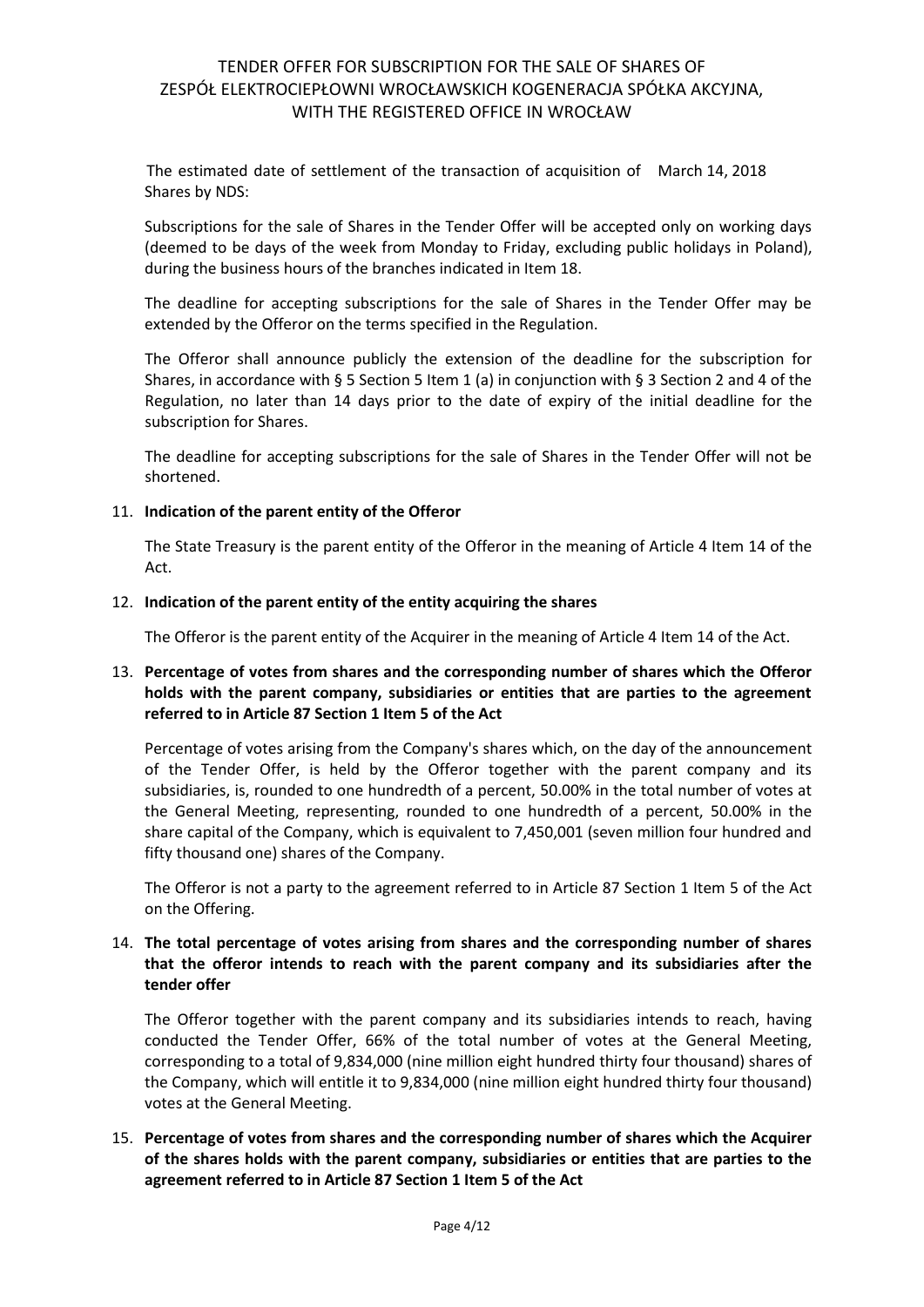The Acquirer of the Shares together with the parent company and its subsidiaries hold a total of 7,450,001 (seven million four hundred and fifty thousand and one) Company shares entitling it, rounded to a hundredth of a percent, to 50.00% of the total number of votes at the General Meeting, rounded to one hundredth of a percent, 50.00% of the share capital of the Company.

The Acquirer is not a party to the agreement referred to in Article 87 Section 1 Item 5 of the Act on the Offering.

## 16. **The total percentage of votes arising from shares and the corresponding number of shares that the entity acquiring the shares intends to reach with the parent company and its subsidiaries after the tender offer**

The Acquirer intends, having conducted the Tender Offer, to reach, together with the parent company and its subsidiaries, the total level of no more than 9,834,000 (nine million eight hundred and thirty four thousand) shares of the Company, which will entitle it to 9,834,000 (nine million eight hundred and thirty four thousand) votes at the General Meeting, i.e. 66.00% of the total number of votes at the General Meeting, constituting 66.00% of the Company's shares.

## 17. **Indication of the type of relationships between the offering party and the party acquiring the shares - if they are different parties, and between the parties acquiring the shares**

The Offeror is the direct parent company of the Acquirer in the meaning of Article 4 Item 14 of the Act.

## 18. **Indication of the places for accepting subscriptions for Shares subject to the Tender Offer**

Subscriptions for Shares will be accepted at the customer service points ("**Customer Service Points**", "**POK**") of Brokerage House DM PKO BP, in accordance with the list indicated below:

| <b>Item</b>    | Name of the branch                         | <b>Address</b>                           | Post code | <b>Town</b>      |
|----------------|--------------------------------------------|------------------------------------------|-----------|------------------|
| 1.             | POK DM PKO BP<br>in Bełchatów              | ul. Wojska Polskiego 65                  | 97-400    | Bełchatów        |
| 2.             | POK DM PKO BP<br>in Białystok              | Rynek Kościuszki 16                      | 15-426    | Białystok        |
| 3.             | POK DM PKO<br>BP<br>in Bydgoszcz           | ul. Gdańska 23                           | 85-005    | <b>Bydgoszcz</b> |
| 4.             | POK DM PKO<br>BP<br>in Częstochowa         | Najświętszej<br>Maryi<br>al.<br>Panny 19 | 42-200    | Częstochowa      |
| 5.             | POK DM PKO BP<br>in Debica                 | ul. Piłsudskiego 20                      | 39-200    | Debica           |
| 6.             | POK DM PKO BP<br>in Elbląg                 | ul. Teatralna 9                          | 82-300    | Elbląg           |
| 7.             | POK DM PKO BP<br>in Gdańsk                 | ul. Okopowa 3                            | 80-958    | Gdańsk           |
| 8.             | POK DM PKO BP<br>in Gdynia                 | ul. Waszyngtona 17                       | 81-342    | Gdynia           |
| 9 <sub>1</sub> | POK DM PKO<br><b>BP</b><br>in Jelenia Góra | ul. Różyckiego 6                         | 58-506    | Jelenia Góra     |
| 10.            | POK DM PKO<br><b>BP</b><br>in Katowice     | ul. Warszawska 7                         | 40-009    | Katowice         |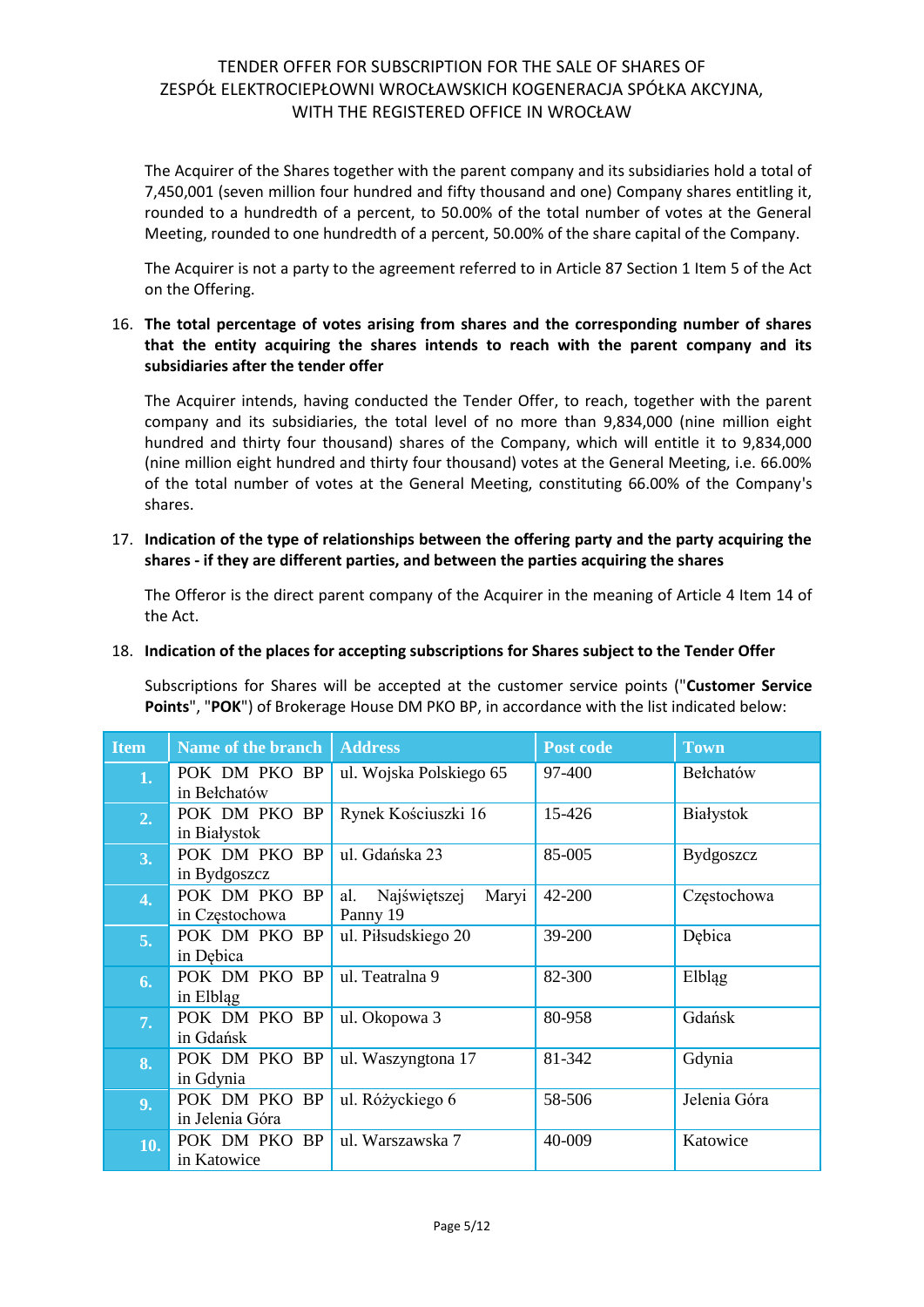| 11. | POK DM PKO BP<br>in Koszalin                             | ul. Jana Pawła II 23/25   | 75-841 | Koszalin         |
|-----|----------------------------------------------------------|---------------------------|--------|------------------|
|     |                                                          |                           |        |                  |
| 12. | POK DM PKO BP                                            | ul. Piłsudskiego 19       | 31-110 | Kraków           |
|     | in Kraków                                                |                           |        |                  |
| 13. | POK DM PKO BP<br>in Kraków                               | os. Centrum E 13          | 31-934 | Kraków           |
|     | POK DM PKO BP                                            | ul. Wrocławska 25         | 59-220 | Legnica          |
| 14. | in Legnica                                               |                           |        |                  |
|     | POK DM PKO BP                                            | Krakowskie<br>ul.         | 20-002 | Lublin           |
| 15. | in Lublin                                                | Przedmieście 14           |        |                  |
|     | POK DM PKO BP                                            | al. Piłsudskiego 153      | 92-332 | Łódź             |
| 16. | in Łódź                                                  |                           |        |                  |
|     | POK DM PKO BP                                            | ul. Dąbrowszczaków 30     | 10-541 | Olsztyn          |
| 17. | in Olsztyn                                               |                           |        |                  |
| 18. | POK DM PKO BP                                            | ul. Reymonta 39           | 45-072 | Opole            |
|     | in Opole                                                 |                           |        |                  |
| 19. | POK DM PKO BP                                            | ul. Tumska 20c            | 09-400 | Płock            |
|     | in Płock                                                 |                           |        |                  |
| 20. | POK DM PKO BP                                            | Plac Wolności 3           | 60-914 | Poznań           |
|     | in Poznań                                                |                           |        |                  |
| 21. | POK DM PKO BP                                            | ul. Partyzantów 3         | 24-100 | Puławy           |
|     | in Puławy                                                |                           |        |                  |
| 22. | POK DM PKO BP                                            | ul. Pracy 21              | 47-400 | Racibórz         |
|     | in Racibórz                                              |                           |        |                  |
| 23. | POK DM PKO BP                                            | al. Piłsudskiego 31       | 44-335 | Jastrzębie-Zdrój |
|     | in Jastrzębie<br>Zdrój                                   |                           |        |                  |
|     | (division of POK<br><b>DM</b><br><b>PKO</b><br><b>BP</b> |                           |        |                  |
|     | in Racibórz)                                             |                           |        |                  |
| 24. | POK DM PKO BP                                            | ul. 3 Maja 23             | 35-959 | Rzeszów          |
|     | in Rzeszów                                               |                           |        |                  |
| 25. | POK DM PKO BP                                            | ul. Bieszczadzka 3        | 38-400 | Krosno           |
|     | in Krosno (division                                      |                           |        |                  |
|     | of POK DM PKO                                            |                           |        |                  |
|     | BP in Rzeszów)                                           |                           |        |                  |
| 26. | POK DM PKO BP                                            | ul. 11 listopada 2        | 76-200 | Słupsk           |
|     | in Słupsk                                                |                           |        |                  |
| 27. | POK DM PKO BP                                            | ul. Kilińskiego 20        | 41-200 | Sosnowiec        |
|     | in Sosnowiec                                             |                           |        |                  |
| 28. | POK DM PKO BP                                            | ul. Noniewicza 89         | 16-400 | Suwałki          |
|     | in Suwałki<br>POK DM PKO BP                              | al. Niepodległości 44     | 70-404 | Szczecin         |
| 29. | in Szczecin                                              |                           |        |                  |
|     | POK DM PKO BP                                            | ul. Szeroka 14/16         | 87-100 | Toruń            |
| 30. | in Toruń                                                 |                           |        |                  |
|     | POK DM PKO BP                                            | ul. Bolesława Chrobrego 9 | 58-300 | Wałbrzych        |
| 31. | in Wałbrzych                                             |                           |        |                  |
| 32. | POK DM PKO BP                                            | ul. Sienkiewicza 12/14    | 00-010 | Warsaw           |
|     | in Warsaw                                                |                           |        |                  |
| 33. | POK DM PKO BP                                            | ul. Puławska 15           | 02-515 | Warsaw           |
|     |                                                          |                           |        |                  |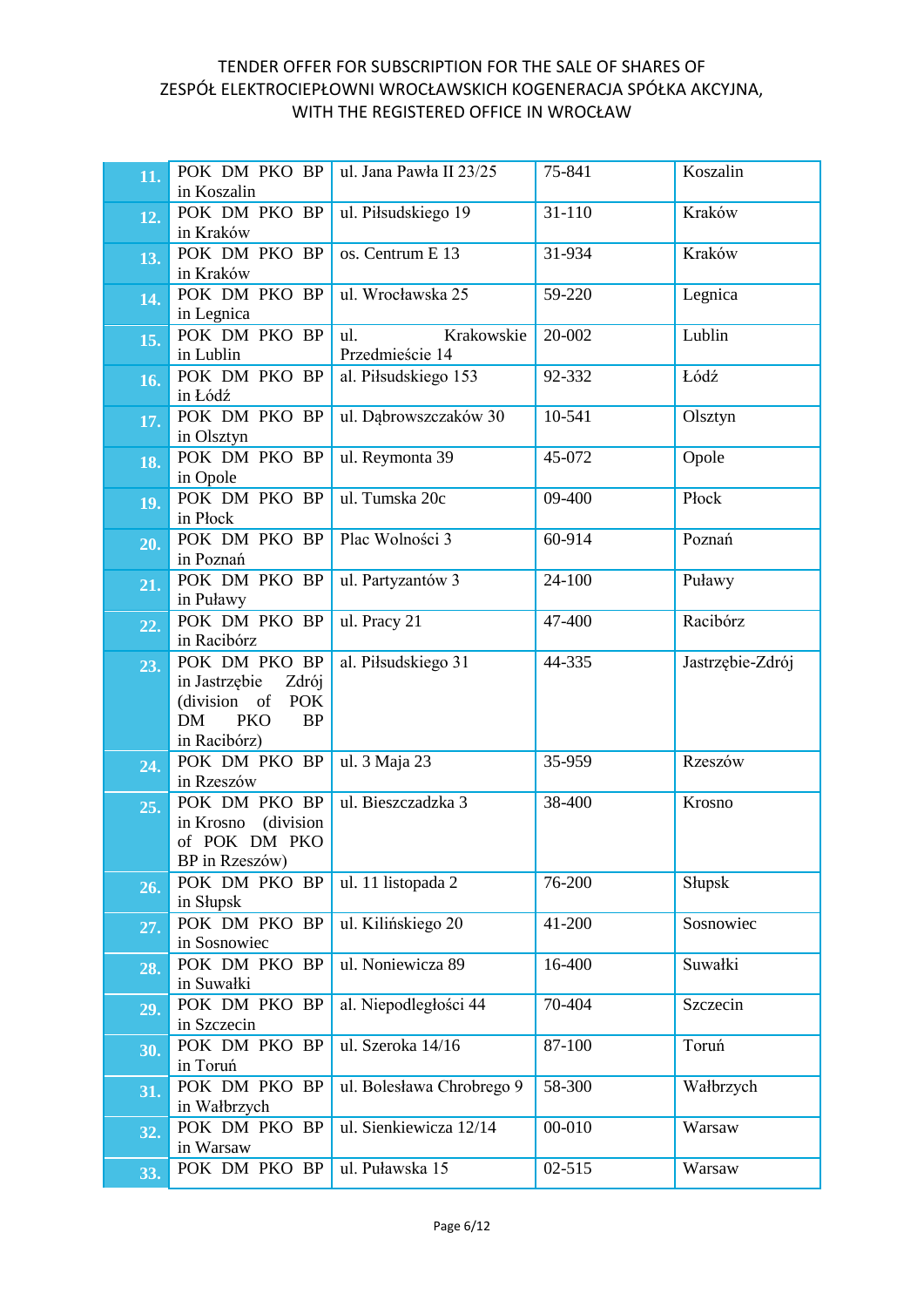|     | in Warsaw                                         |        |              |
|-----|---------------------------------------------------|--------|--------------|
| 34. | POK DM PKO BP ul. Piotra Skargi 1<br>in Wrocław   | 50-082 | Wrocław      |
| 35. | POK DM PKO BP ul. Różyckiego 2<br>in Zielona Góra | 65-066 | Zielona Góra |

The Tender Offer document and all the forms necessary to submit the subscription can be obtained at each of the Customer Service Points indicated above.

#### 19. **Indication of the deadlines by which the acquirer of shares will acquire shares from persons who responded to the tender offer**

During the Tender Offer, until the subscription for the Shares is closed, the Acquirer shall not acquire the Shares from the Company's shareholders who have responded to the Tender Offer.

The transactions involving the acquisition of Shares subject to subscriptions will be concluded no later than within three working days after the subscription period ends under the Tender Offer. These transactions will be settled no later than within 3 working days of the conclusion thereof. The assumed dates on which the transactions of the acquisition of Shares will be carried out and settled are provided in Item 10 of the Tender Offer.

### 20. **The mode and manner of payment by the Offeror for acquired shares - in the case of nondematerialized shares**

Not applicable - all Shares covered by the subject of the Tender Offer are dematerialized.

## 21. **Determination of the type and value of securities that will be issued in exchange for shares acquired and the principles for their valuation - if the tender offer provides for subscription for the exchange of shares**

Not applicable - the Tender Offer provides for no subscription for the exchange of shares

22. **The share exchange parity or a detailed manner of its determination - if the tender offer provides for subscription for the exchange of shares**

Not applicable - the Tender Offer provides for no subscription for the exchange of shares

23. **Indication of cases in which the exchange parity may change - if the Tender Offer provides for subscription for the exchange of shares**

Not applicable - the Tender Offer provides for no subscription for the exchange of shares

24. **The mode and manner of exchange - if the tender offer provides for subscription for the exchange of shares**

Not applicable - the Tender Offer provides for no subscription for the exchange of shares

25. **A declaration by the offeror that it has provided for the settlement of the exchange transaction if the tender offer provides for subscription for the exchange of shares**

Not applicable - the Tender Offer provides for no subscription for the exchange of shares

26. **Indication whether the offeror is a parent entity or subsidiary of the issuer of the shares subject to the tender offer, with the specification of the features of this dominance or dependence**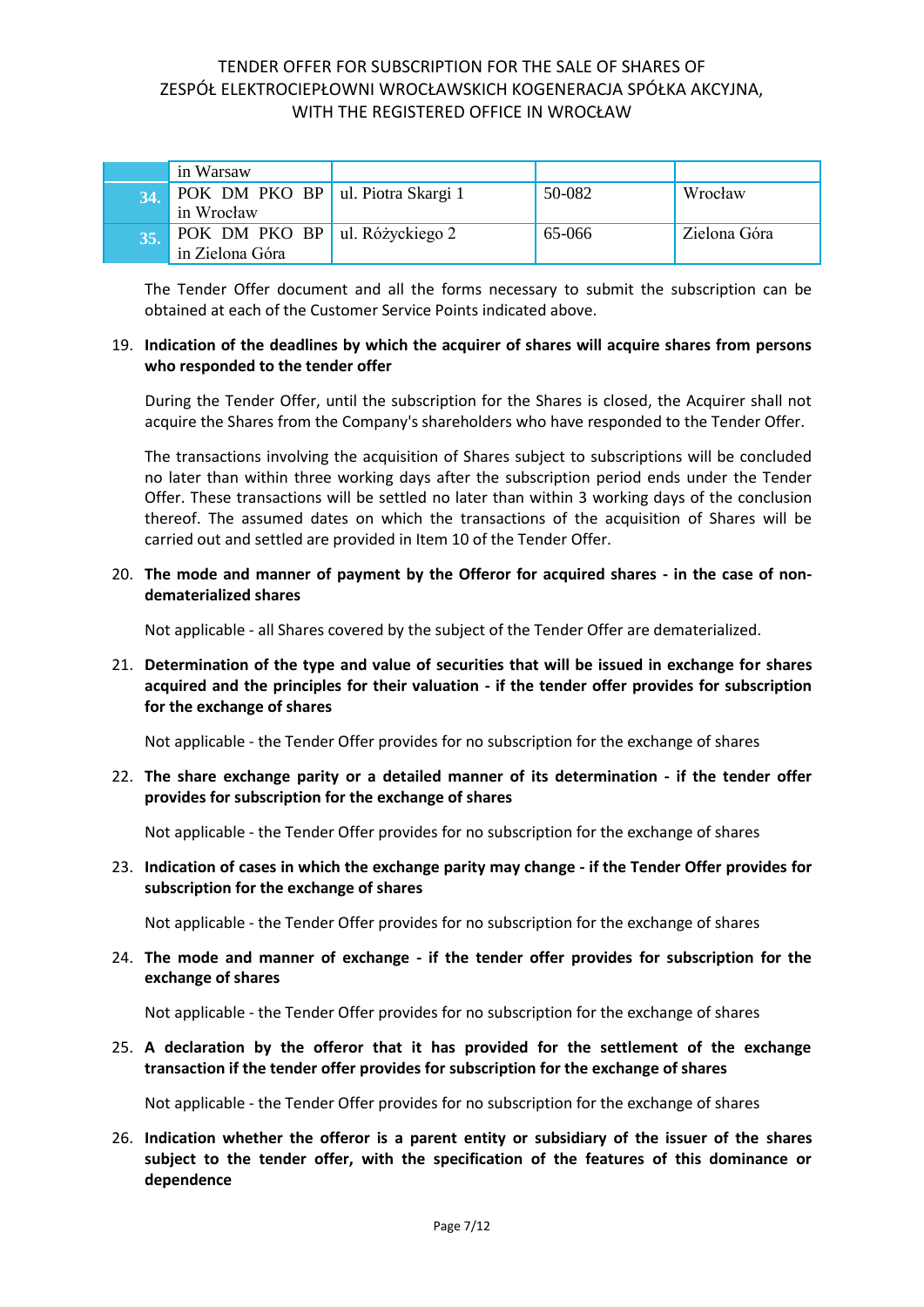The Offeror is the indirect parent company of the Company in the meaning of Article 4 Item 14 of the Act. Through its subsidiaries, i.e. the Acquirer and Investment III B.V., the Offeror holds a total of 7,450,001 (seven million four hundred and fifty thousand one) Company shares entitling it, rounded to hundredth of a percent, to 50.00% of the total number of votes at the General Meeting, representing, rounded to hundredth of a percent, 50.00% of Company shares. The Offeror is not a subsidiary of the Company.

The State Treasury is the dominant entity of the Offeror.

## 27. **Indication whether the entity acquiring shares is a parent entity or subsidiary of the issuer of the shares subject to the tender offer, with the specification of the features of this dominance or dependence**

The Acquirer is the indirect parent company of the Company in the meaning of Article 4 Item 14 of the Act. The Acquirer and its subsidiary: Investment III B.V. hold a total of 7,450,001 (seven million four hundred and fifty thousand one) Company shares entitling it, rounded to hundredth of a percent, to 50.00% of the total number of votes at the General Meeting, representing, rounded to hundredth of a percent, 50.00% of Company shares.

28. **Declaration of the entity acquiring the shares on the fulfilment of all legal conditions for the acquisition of the shares in the tender offer or on the receipt of the required notice of no objections to the acquisition of shares, or on receipt of the required decision of the competent authority on the consent to the acquisition of shares or on receipt of a decision on granting consent to the concentration of entrepreneurs, or an indication that the tender offer is announced with a stipulation of the fulfilment of legal conditions or the receipt of required decisions or notices, and indication of the deadline by which to the best knowledge of the offeror the legal conditions are to be fulfilled and the required notices of no objections or decisions to the acquisition of shares or on receipt of a decision on granting consent to the concentration of entrepreneurs are to be received, with the deadline being no longer than the deadline for accepting subscriptions under the tender offer**

The Acquirer of the Shares under the Tender Offer declares that there are no legal conditions the fulfilment of which would be required in order to acquire the Shares under the Tender Offer and no decisions of the competent authorities are required to grant permission to the acquisition of the Shares, and no notice of no objections to the acquisition of Shares is required.

### 29. **Detailed intentions of the offeror in relation to the company whose shares are the subject of the tender offer**

The current plans of the Offeror assume that the Offeror will maintain the dominant position in the Company. In addition, the Offeror expects that during the period of its involvement in the Company, the Company will maintain its current subject and scale of business operations and will undertake new short- and long-term projects aimed at increasing the value, technological development and strengthening the Company's competitive market position.

### 30. **Detailed intentions of the entity acquiring shares in relation to the company whose shares are the subject of the tender offer**

The current plans of the Acquirer assume that it will maintain the dominant position in the Company. In addition, the Acquirer expects that during the period of its involvement in the Company, the Company will maintain its current subject and scale of business operations and will undertake new short- and long-term projects aimed at increasing the value, technological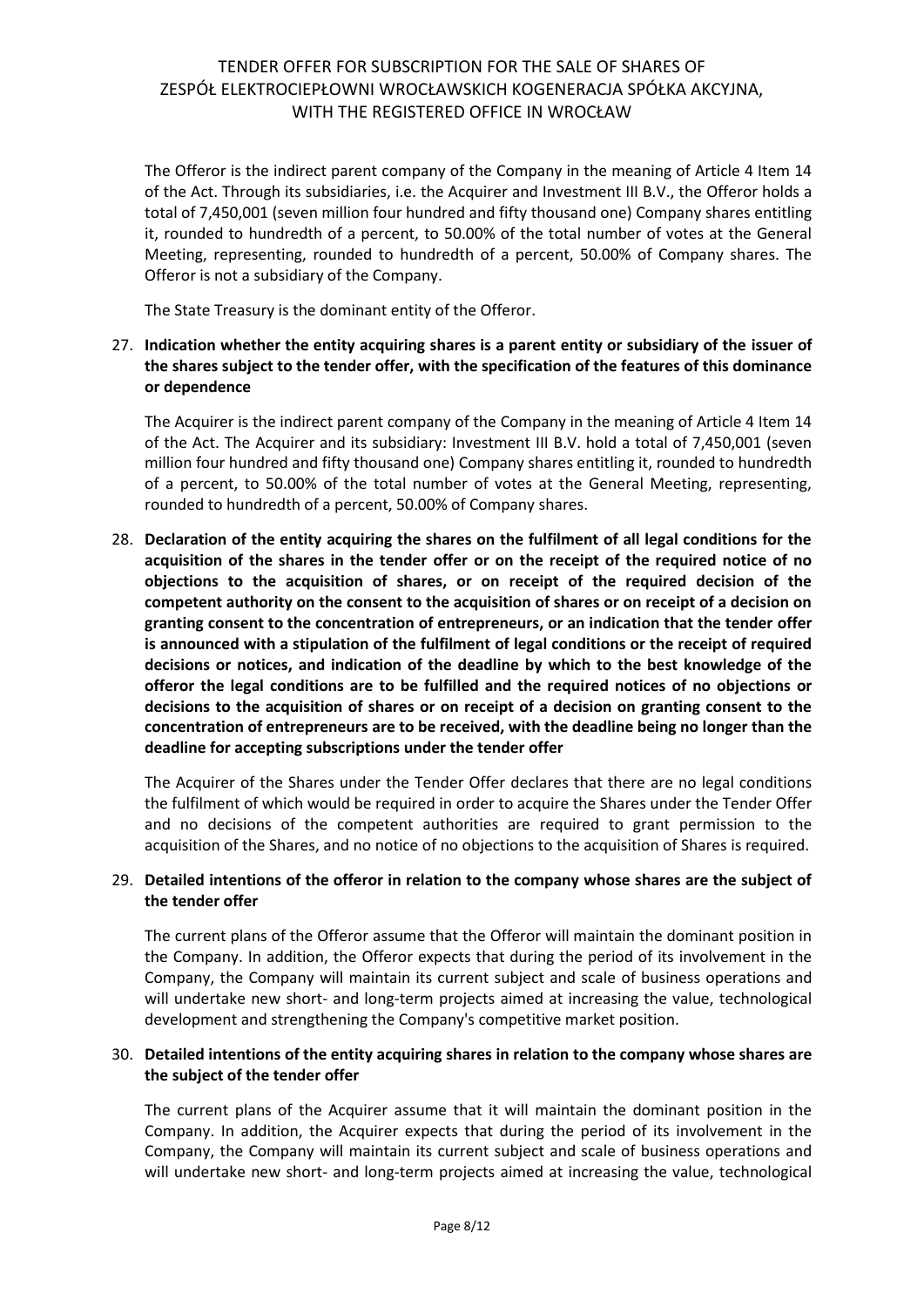development and strengthening the Company's competitive market position.

### 31. **Indication of the possibility of withdrawal from the tender offer**

According to Article 77 Section 3 of the Act on the Offering, the Offeror may withdraw from the Tender Offer only if another entity announces a tender offer for Shares subject to the Tender Offer.

## 32. **Indication of one of the modes specified in § 6 Section 1 of the Regulation, pursuant to which shares will be acquired - in the case of a tender offer referred to in Article 73 Section 2 Item 1 of the Act**

The shares will be acquired in accordance with the procedure set out in § 6 Section 1 Item 2 of the Regulation. The Acquirer will (i) acquire Shares subject to subscriptions made during the first 14 days of acceptance of subscription, on a pro-rata basis - if the number of Shares subject to subscriptions is greater than the one indicated in the Tender Offer, or (ii) acquire all Shares subject to subscriptions made by the end of the working day preceding the day, at the end of which the number of Shares subject to subscriptions exceeded the number of shares specified in the Tender Offer - if the number of Shares subject to subscriptions made during the first 14 days of subscriptions is equal or lower than the one indicated in the Tender Offer; as regards the Shares subject to the subscriptions submitted on the day when the number of Shares subject to the subscriptions exceeded the number of shares specified in the Tender Offer, the Acquirer will apply the principle of proportional reduction.

## 33. **Indication of the manner in which the shares will be acquired should fractional shares remain after the proportional reduction referred to in § 6 Section 1 and 2 of the Regulation - in the case of the tender offer referred to in Article 73 Section 2 Item 1 of the Act**

Should, after the application of the mechanism indicated in Section 32 of the Tender Offer, fractional shares remain, these Shares will be allocated successively from the subscriptions covering the largest number of Shares to subscriptions covering the smallest number of Shares, until the number of Shares acquired reaches 2,383,999 (two million three hundred eighty three thousand nine hundred and ninety-nine).

## 34. **A detailed description of the established collateral referred to in Article 77 Section 1 of the Act, its type and value, and a note on the transfer of a certificate on the establishment of the collateral to the Polish Financial Supervision Authority**

In order to secure the acquisition of the Shares in the Tender Offer, unconditional and irrevocable bank guarantees have been established for the period until the acquisition of Shares in the Tender Offer has been settled:

(i) a bank guarantee issued by Bank Polska Kasa Opieki S.A. and (ii) a bank guarantee issued by ING Bank Śląski S.A. The collateral was established in the total amount not lower than 100% of the value of the Shares which are to be acquired in the Tender Offer (calculated according to the Share Price indicated in Item 8 of the Tender Offer). The certificate on the establishment of the collateral was provided to the Polish Financial Supervision Authority on the day of the Announcement.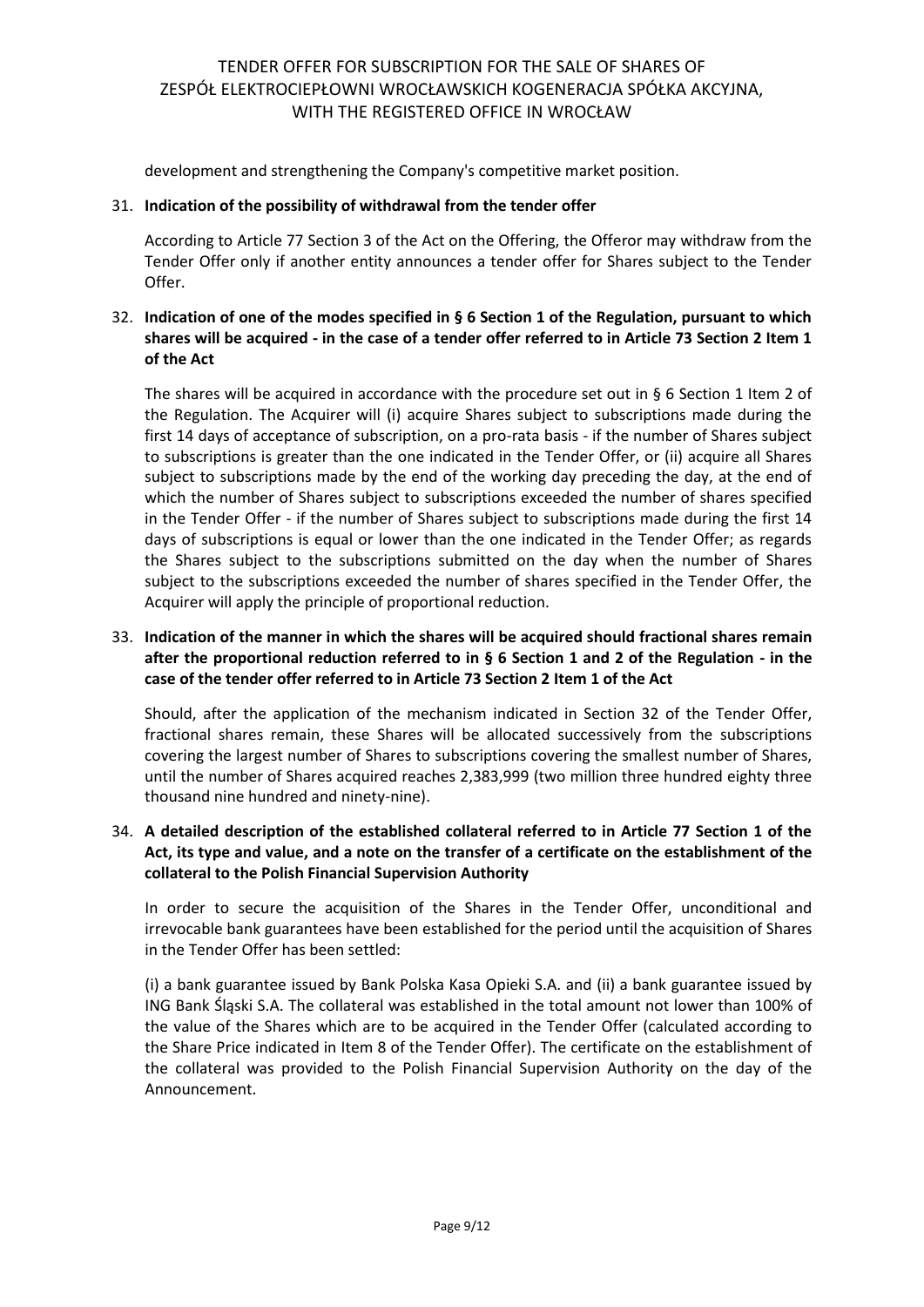### 35. Other information the provision of which is considered material by the offeror

#### **Other information regarding the sale of Shares in the Tender Offer:**

This Tender Offer document, along with any subsequent updates and changes to the information contained herein that will be made public in accordance with applicable law is the only legally binding document containing information on the terms and conditions for the sale of Shares under the Tender Offer. This Tender Offer, as well as actions taken in response to the Tender Offer, are governed by the Polish law.

This Tender Offer is addressed to all shareholders of the Company holding Shares during the subscription period for the sale of Shares in the Tender Offer. The shares subject to subscriptions submitted in response to the Tender Offer and being the subject of a sale transaction under the Tender Offer must be fully transferable and free from any third party rights the provisions of which prevent their sale under the Tender Offer, in particular the shares may not be pledged.

The Offeror, the Acquirer and DM PKO BP will not be liable for reimbursement of costs incurred by the Company's shareholders, their proxies or statutory representatives as a result of taking actions necessary to submit a subscription for the sale of Shares in the Tender Offer and will not be obliged to reimburse any costs or pay any compensation should the Tender Offer fail to take place on the terms and conditions specified in the Tender Offer.

#### **The procedure to respond to the Tender Offer:**

Any persons or entities intending to respond to the Tender Offer who hold the Shares should provide the investment firm maintaining their securities account with: the instruction to issue a deposit certificate with the deadline on the date of the settlement of the transaction under the Tender Offer (inclusive) and an irrevocable order to sell the Shares to the Acquirer with the deadline on the date of performing the transaction under the Tender Offer (inclusive).

In DM PKO BP Customer Service Points listed in Item 18 hereof, during the Tender Offer, on the days when a WSE session is held, during the CSP business hours, the person or entity intending to respond to the Tender Offer should submit two copies of the form for the subscription for the sale of the Shares, the template of which form will be available in POK (with one copy for the responder to the Tender Offer and one for DM PKO BP) and submit to the CSP the original deposit certificate issued by the entity maintaining the securities account of the shareholder.

One should bear in mind that the person or entity responding to the Tender Offer bears all legal, financial and tax consequences of the investment decisions made.

Under the Tender Offer, only subscriptions in accordance with the document templates provided by DM PKO BP will be accepted.

#### **Settlement costs**

Shareholders submitting subscriptions will incur the usual costs of brokerage fees as well as costs and expenses charged by entities maintaining securities accounts related to the issuance of a deposit certificate and the settlement of Share sale transactions under the Tender Offer. Shareholders making subscriptions should contact the entities maintaining their securities accounts to determine the amounts of commission and fees due.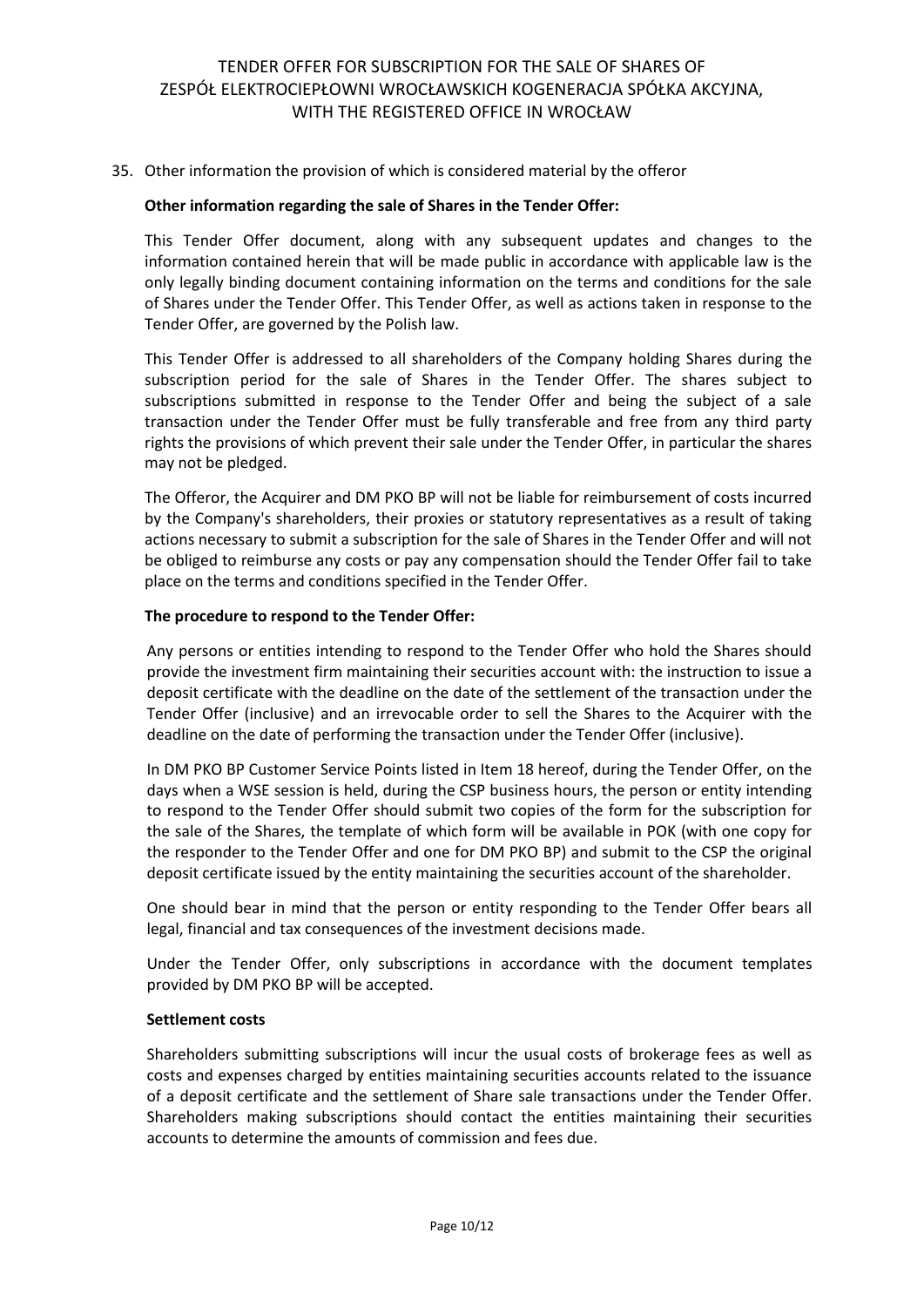Signatures of persons acting on behalf of the Offeror and the Acquirer

PGE Polska Grupa Energetyczna S.A. PGE Energia Ciepła S.A.

Wojciech Kowalczyk

Vice-President of the Management Board

\_\_\_\_\_\_\_\_\_\_\_\_\_\_\_\_\_\_\_\_\_\_\_\_\_\_\_\_\_\_\_\_

\_\_\_\_\_\_\_\_\_\_\_\_\_\_\_\_\_\_\_\_\_\_\_\_\_\_\_\_\_\_\_\_

Wojciech Dąbrowski President of the Management Board

\_\_\_\_\_\_\_\_\_\_\_\_\_\_\_\_\_\_\_\_\_\_\_\_\_\_\_\_\_\_\_\_

\_\_\_\_\_\_\_\_\_\_\_\_\_\_\_\_\_\_\_\_\_\_\_\_\_\_\_\_\_\_\_\_

Ryszard Wasiłek Vice-President of the Management Board Radosław Woszczyk Member of the Management Board